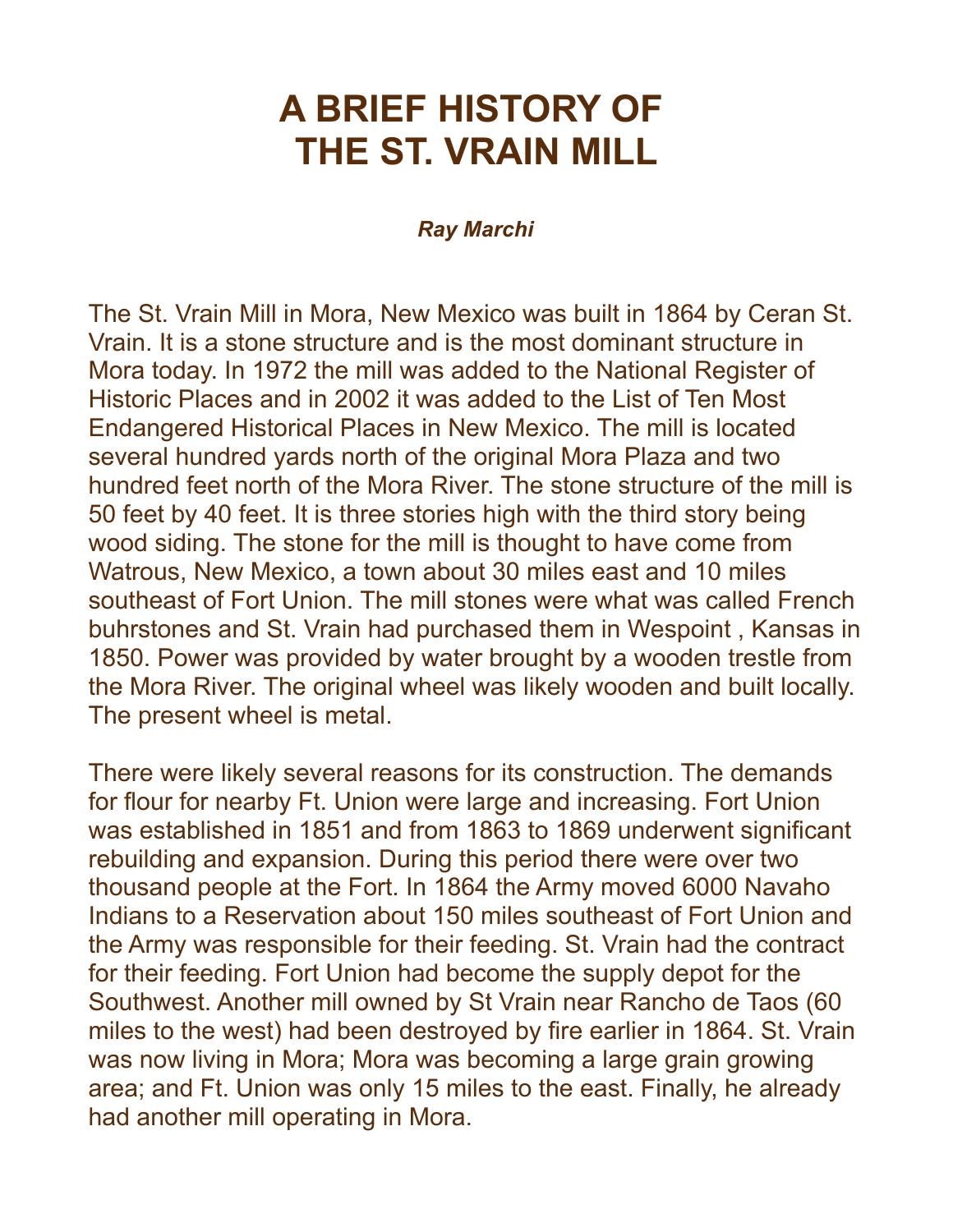Fort Union National Monument. Photo © sumikophoto/123rf.

In 1850 St. Vrain had obtained a contract to supply flour to Army posts in the Territory of New Mexico. In the same year he built his first mill in Mora. The exact location of this wooden mill is not known today, but it was likely very close to the present stone mill. Several references by travelers in 1853 mention the mill in Mora and Mora was quite small. The last mention of this wooden mill (el molino viejo) is 1877. The construction of the stone mill is that of a double stone wall with rubble in between. Settling of the north wall has caused severe cracks ( eight inches wide) in the east wall and the other walls have noticeable cracks. On the west wall some of the rock has fallen away from the upper second story. The interior is of post and beam construction and is very substantial. Above the front door are the remains of a loading platform. Apparently there was an opening in the platform for a wooden slide for sacks of flour to the waiting wagons below. Much of the interior woodwork needs to be replaces except for the main posts. Some of the wooden grain chutes still exist in the interior. Windows and doors are almost non-existent. The wood siding of the third floor and the roof need replacing. Most of the interior milling equipment existed until 1972 but was sold in the mid-1970's (It is said to be in the Los Lunas area south of Albuquerque and we are currently trying to locate it.)

St. Vrain died in 1870 and ownership of the mill passed to his sons Vicente and Felix. Perhaps Vicente acquired full ownership from Felix, because when Vicente died in 1877 mill ownership passed to Vicente's wife, Amelia. Shortly afterward, Amelia traded all her holdings in Mora to her brother William Rohman for land in Texas. In 1912 the mill was purchased by Frank Trambly and he operated the mill until his death in 1922. The mill was never operated after that. The mill remained in the Trambly family until 1990 when it was sold to Michael Montoya, the present owner.

The primary customer for the flour from the mill was Fort Union. Yearly contracts were at times in excess of 100,000 pounds and perhaps as high as 250,000 pounds. The price for the flour delivered to Fort Union varied approximately from 5 to 10 cents per pound. Two attempts